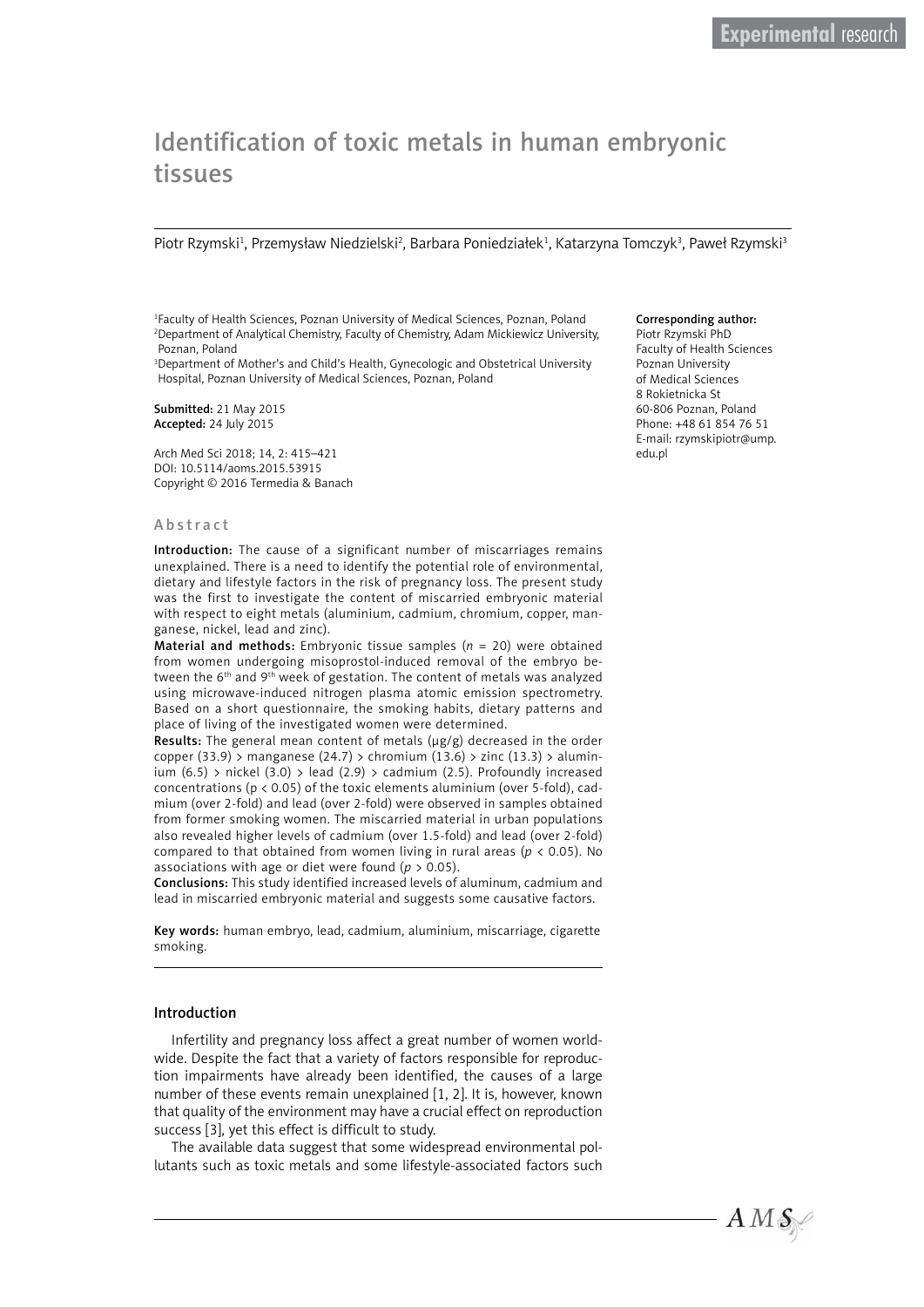as tobacco smoking can have a highly adverse effect on pregnancy outcome [4]. As metals can be acquired orally or through inhalation, it seems reasonable to investigate the potential influence of inhabited environment, harmful habits (e.g. cigarette smoking) and diet on their concentrations in humans. A variety of studies have addressed this issue through investigation of urinary, blood, hair and semen samples [5-7] and, more recently, analyses of reproductive tissues [8]. Chemical analyses of embryonic material may be potentially useful in identifying factors leading to miscarriage or increasing its risk. Nevertheless, at present not very much is known about the presence of toxic metals in miscarried material or the variables that may influence it. So far, only one study has addressed this issue in relation to Pb content [9].

The aim of the present study was to identify eight metals – aluminium (Al), cadmium (Cd), chromium (Cr), copper (Cu), manganese (Mn), nickel (Ni), lead (Pb) and zinc (Zn) – in human miscarried embryonic material. The hypotheses that age, type of inhabited area (urban or rural), smoking history

Table I. Characteristics of the studied group of women from whom the embryonic material was collected

| Parameter                                                      | Value         |
|----------------------------------------------------------------|---------------|
| Age, mean ± SD [years]:                                        | $31 + 5.0$    |
| $> 30$ years old, n                                            | 12            |
| < 30 years old, n                                              | 8             |
| Place of living, n:                                            |               |
| Urban area                                                     | 14            |
| Rural area                                                     | 6             |
| Diet (frequency of product consumption):                       |               |
| Fish, n:                                                       |               |
| Moderate                                                       | 3             |
| Often                                                          | 8             |
| Very often                                                     | 9             |
| Meat, n:                                                       |               |
| Moderate                                                       | 9             |
| Often                                                          | 8             |
| Very often                                                     | 3             |
| Fruits, n:                                                     |               |
| Moderate                                                       | 3             |
| Often                                                          | 8             |
| Very often                                                     | 9             |
| Smoking history:                                               |               |
| Non-smokers                                                    | 15            |
| Former smokers:                                                | 5             |
| Years of smoking, mean ± SD                                    | $6.2 \pm 4.1$ |
| Smoking frequency range,<br>mean $\pm$ SD [cigarettes per day] | $3.8 + 1.5$   |

*SD – standard deviation.* 

and dietary habits may influence observed concentrations were also tested. Importantly, the investigated elements included metabolically essential metals that are toxic at elevated levels or at certain valance states (Cr, Cu, Mn and Zn) as well as those that are non-essential and harmful (Al, Cd, Ni and Pb). Increased levels of all the studied metals have been shown to alter reproduction and fetal development [10, 11]; therefore it is important to verify whether their concentration is in any way associated with miscarriage. Our preliminary study reports the presence of metals in embryonic material and suggests some of the factors that may be responsible for the increased levels of toxic elements that can lead to disruptive effects on the embryo or reproductive failure – a common ailment nowadays.

## Material and methods

## Sample collection

Samples ( $n = 20$ ) were collected from women undergoing misoprostol-induced removal of the embryo between the  $6<sup>th</sup>$  and  $9<sup>th</sup>$  week of gestation in the Gynecologic and Obstetrical University Hospital in Poznan, Poland due to perinatal death. The exclusion criteria included occupational metal exposure, history of metal poisoning, anemia, alcoholism and drug addiction.

The material underwent routine pathologic examination in paraffin blocks with hematoxylin/ eosin staining. For the purpose of this study, only a small portion of this material (minimum 8 mm<sup>3</sup>) identified as chorionic tissue underwent analysis for metal concentrations. Thus, additional subsamples were collected using plastic devices and placed in plastic tubes filled with deionized water (Polpharma, Poland). After all the samples had been collected, the patients underwent routine uterine curettage and were allowed to return home 5 h later.

Based on a short questionnaire, the smoking habits and dietary patterns of the investigated women were specified. The studied group was also divided into women living in urban (City of Poznan, Poland) and rural (population density below 150 inhabitants per  $km^2$ ) areas. The study was approved by the local bioethical committee of the Poznan University of Medical Sciences, Poznan, Poland and every recruited woman signed a written consent form. The characteristics of the studied group are presented in Table I.

## Metal analyses

To avoid metal contamination, all samples were handled using plastic instruments. Thawed tissues were dried in an oven at 40°C after being flushed twice with Milli-Q water (Millipore, USA), dried to a constant weight, weighed and digested with Su-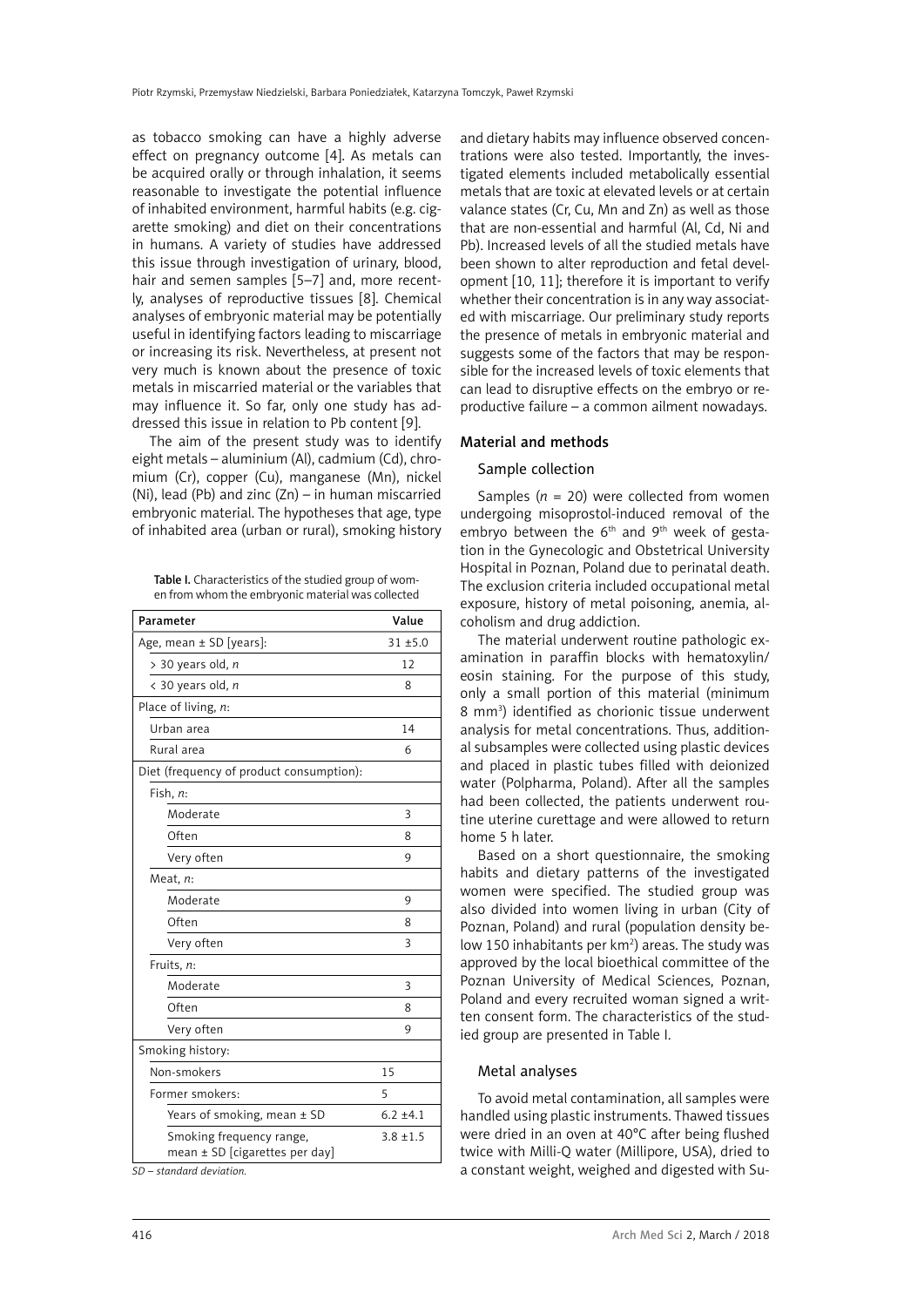prapur 14 mol/l HNO<sub>3</sub> (Sigma-Aldrich, Germany) in sealed plastic tubes using an oven (80°C). The concentration of metals (Al, Cd, Cr, Cu, Mn, Ni, Pb and Zn) in the investigated samples was determined by a microwave-induced nitrogen plasma atomic emission spectrometer (MP-AES by Varian, Australia) equipped with a nitrogen generator as previously described [6]. Each determination was performed in triplicate; values were averaged. The calibration was performed using multi-element standard analytical solutions (Merck, Germany). Prior to the analysis, the detection method was validated with reference material BCR185R. The recovery rate exceeded 90% for all determined elements, at low relative standard deviation values (below 10%).

#### Statistical analyses

The results were analyzed using STATISTICA 10.0 software (StatSoft, U.S.A.). Gaussian distribution was tested with the Shapiro-Wilk test, and because most of the data did not meet this assumption, non-parametric methods were employed. To evaluate differences between two independent groups the Mann-Whitney *U* test was used. Relations between two datasets were determined with Spearman's rank correlation coefficient (rs). *P* < 0.05 was considered as statistically significant.

#### Results

The main characteristics of the studied female group from which the samples were obtained are presented in Table I. All the studied metals were found in the miscarried material with their general mean content decreasing in the order Cu > Mn > Cr > Zn > Al > Ni > Pb > Cd (Table II). Statistically significant positive associations were found between concentrations of Pb and Cd ( $p < 0.05$ ,  $rs = 0.51$ ), Pb and Ni (*p* < 0.01, *rs* = 0.61), Al and Cd (*p* < 0.05, *rs* = 0.54), and Ni and Cr (*p* < 0.05, *rs* = 0.55).

Age was not related to the content of any of the studied elements in the embryonic material. Firstly, it was not significantly correlated with observed concentrations, and secondly, their levels did not differ between women aged < 30 and > 30 years old. Moreover, none of the frequencies of fruit, fish or meat consumption were associated with the content of any studied element.

However, cigarette smoking was an important factor affecting the chemical composition of embryonic material. Former smokers revealed an over 5-fold higher Al content as well as 2-fold higher levels of Pb and Cd. The concentrations of other metals did not differ between non-smoking and former smokers (Figure 1). Significant positive correlations were also found between years of

cigarette smoking in the past and content of Al (*p* < 0.001, *rs* = 0.73), Cd (*p* < 0.001, *rs* = 0.68) and Pb ( $p$  < 0.05,  $rs$  = 0.51). Similarly, the number of cigarettes smoked per day in the past was also associated with concentration of Al ( $p < 0.001$ ,  $rs = 0.69$ ), Cd ( $p \lt 0.01$ ,  $rs = 0.64$ ) and Pb ( $p \lt 0.05$ ,  $rs = 0.44$ ).

The second factor identified as differentiating the chemical composition of collected material was the type of environment inhabited by the studied women. Compared to those living in rural areas, women inhabiting urban zones revealed a 1.5-fold and 2-fold greater content of Cd and Pb respectively compared to that obtained from those who resided in rural areas. The levels of the other studied metals did not differ between these two groups (Figure 2).

## Discussion

Various factors have been implicated in the origin of pregnancy loss, among which are genetic, immunological, infectious and hormonal conditions. However, the role of the environment in this phenomenon is poorly understood. It is known that a wide range of environmental agents can affect physiological conditions and consequently increase the risk of miscarriage [12, 13]. It is also unclear whether toxic metals may accumulate in human embryos/fetuses in the early stage of pregnancy [9]. This is, however, plausible if one considers the early establishment of intervillous circulation in pregnant women and its gradual increase throughout the first trimester – a route through which oxygen and nutrients but also toxic agents (if present) may be supplied to the developing organism from the maternal blood [14]. Our study not only establishes the presence of one of the most widespread pollutants – toxic metals – in the miscarried embryonic material but, more importantly, preliminarily suggests that certain environments or harmful lifestyle factors may potentially affect their concentrations in the embryo.

It should be noted that the present study, conducted on a relatively small sample size, contains

Table II. Level of metals (μg/g) in human embryonic tissue collected from miscarried material between 6th and 9th week of gestation

| Metal | Mean (range)       |
|-------|--------------------|
| Al    | $6.5(1.2-37.1)$    |
| Cr    | $13.6(1.0-53.1)$   |
| Cd    | $2.5(1.2-5.3)$     |
| Cu    | 33.9 (11.2-68.0)   |
| Mn    | 24.7 (10.2-47.8)   |
| Ni    | $3.0(1.3-6.0)$     |
| Pb    | $2.9(1.1-7.2)$     |
| Zn    | $13.3(1.1 - 32.6)$ |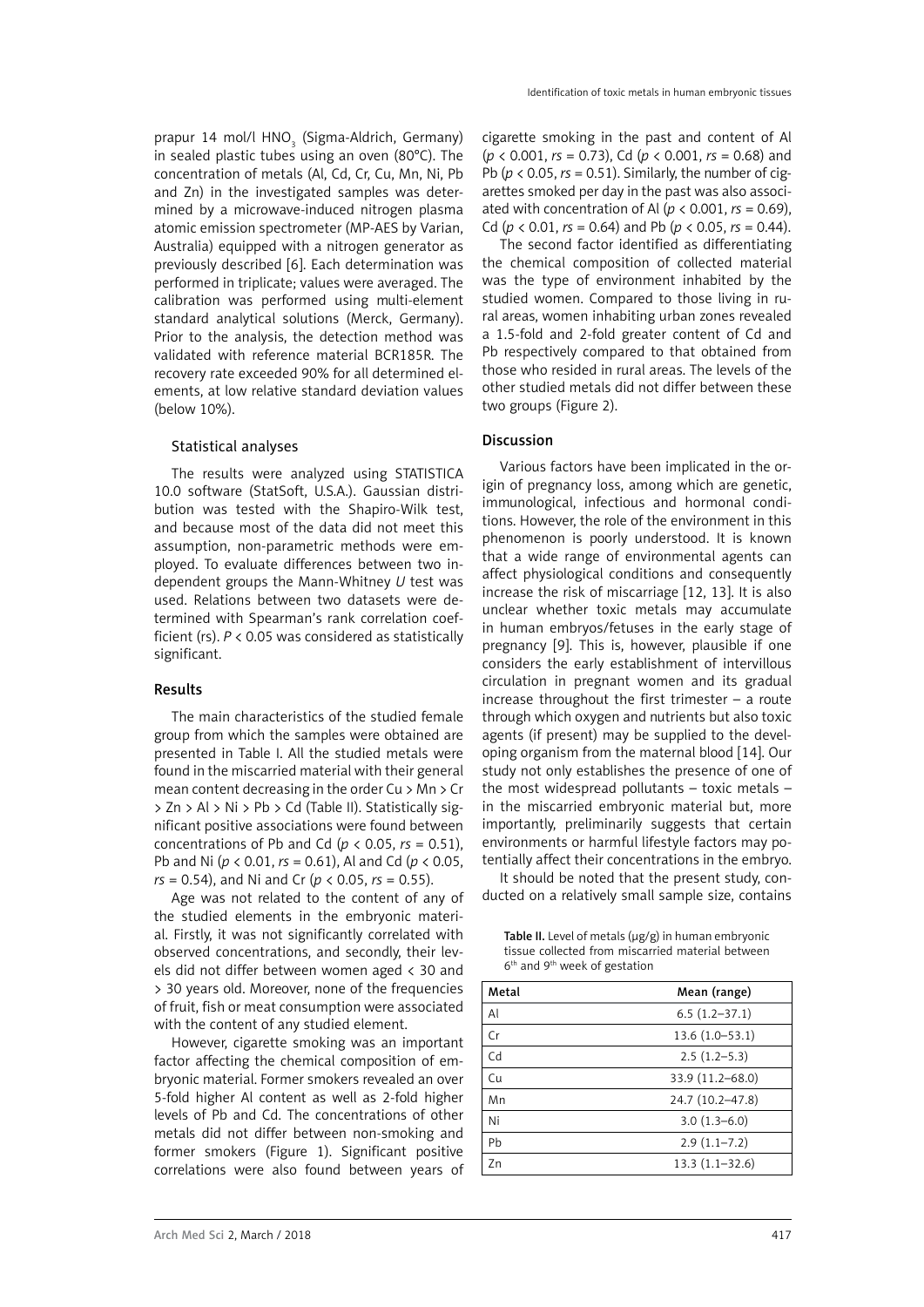



several limitations and in spite of statistically significant differences revealed between compared groups, its results should be treated cautiously. Although potential associations between exposures to Al, Pb or Cd and miscarriage have been established [15, 16], it is not possible to directly assess the causality between the levels of ana-

lyzed metals and pregnancy loss in the studied group of women. Moreover, despite the special care taken to separate the placenta from the embryo, there is still a possibility that certain parts of maternal tissues were not dissected and could have contributed to an overestimation of the observed concentrations. Nevertheless, the pres-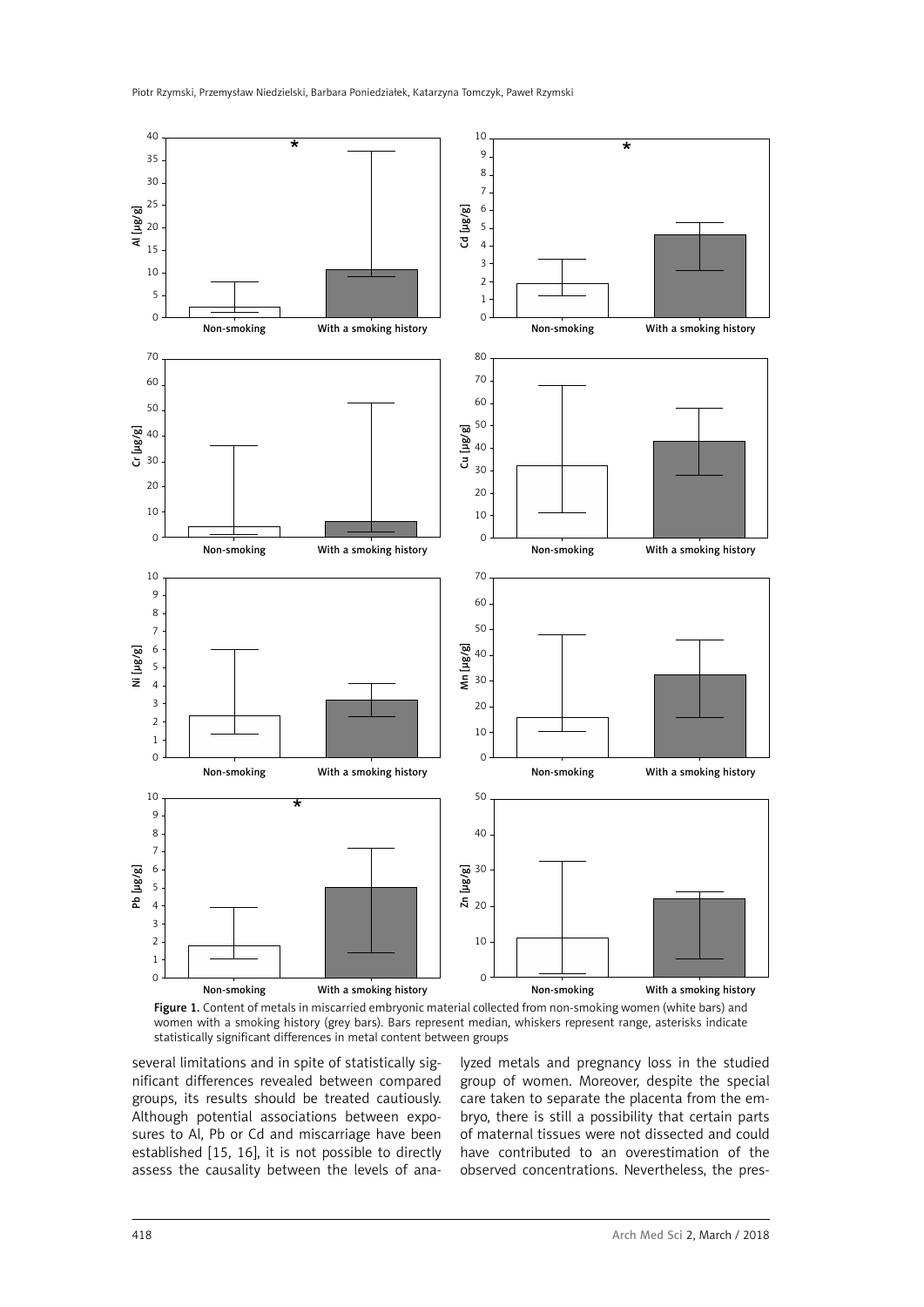

Figure 2. Content of metals in miscarried embryonic material collected from women living in urban (white bars) and rural (grey bars) areas. Bars represent median, whiskers represent range, asterisks indicate statistically significant differences in metal content between groups

ent study, at least partially, extends the existing knowledge on the relationship between lifestyle and environmental variables and the status of elements exhibiting certain reproductive toxicities. It should be stressed that there are no normative values for metal content in the human embryo. Therefore, the concentrations observed in the present study may serve as a reference point in future investigations.

One of the most important findings of the present study is the increased level of Al, Cd and Pb in embryonic samples miscarried by women with a smoking history compared to never smoking ones. Commercially available tobacco and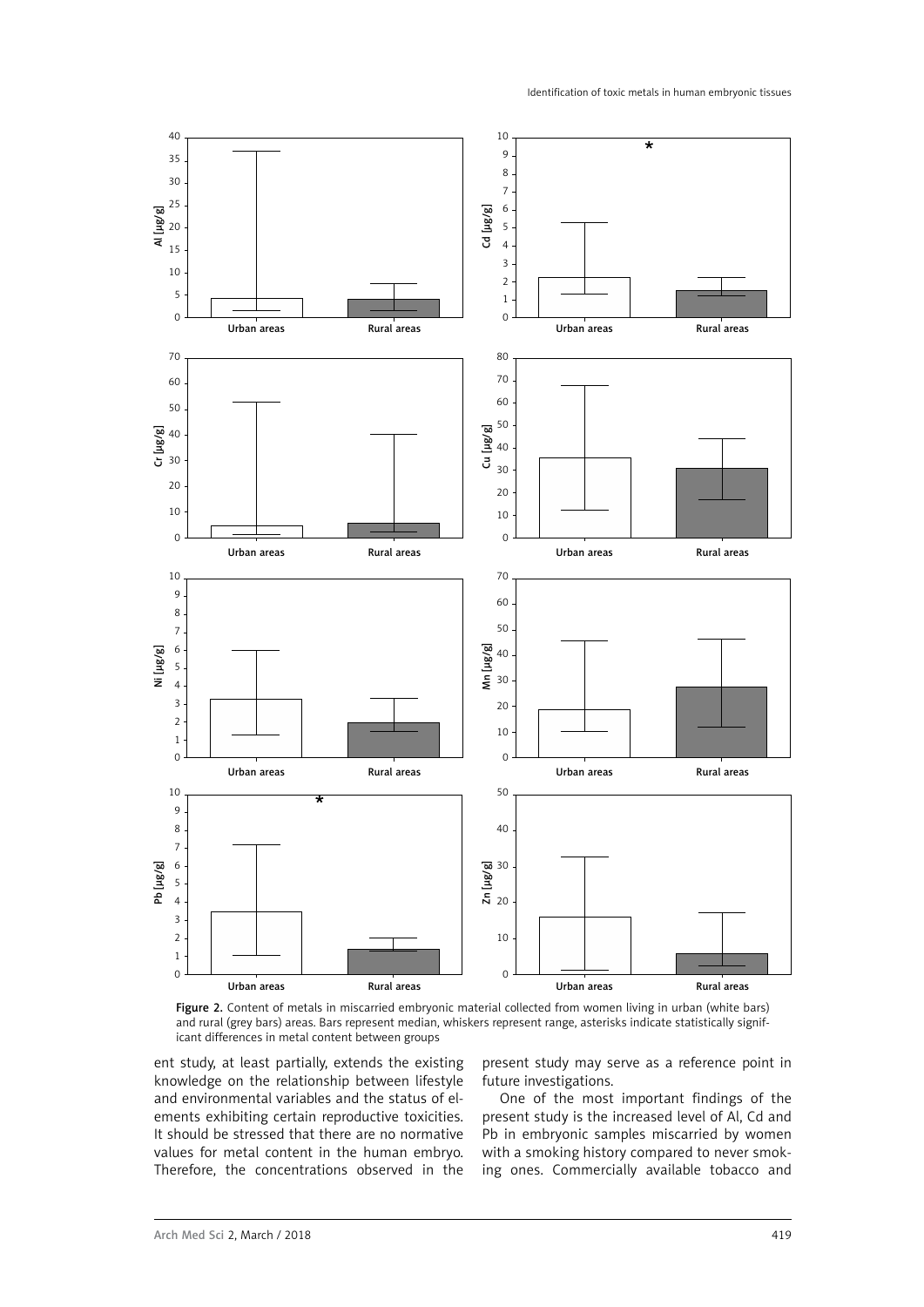cigarette smoke were previously found to represent an important single source of various toxic elements including Cd and Pb [17, 18], and the link between blood or urinary metal levels and smoking frequency is well established [19, 20]. Although these elements are known to predominantly accumulate in kidneys, liver and bones, and possess long half lives [21, 22], it was recently found that their levels are increased in the reproductive tissues of women who had formerly smoked [8]. This, in turn, indicates that following their accumulation, partial re-release to the general circulation can occur over time – a phenomenon which, so far, has been associated with increasing age and hormone production, particularly during pregnancy [23]. Even though our study did not discover any relationship between female age and determined metal concentrations in miscarried material, the occurrence of increased levels of Al, Cd and Pb in samples collected from formerly smoking women highlights that cigarette smoking, even in the past, may increase embryonic exposure to toxic metals. This finding is particularly relevant for health promotion and safe pregnancy programs.

Interestingly, Al ingested orally is poorly absorbed in the gastrointestinal tract (in the range of 0.1–1.0% of an oral dose) and usually undergoes rapid excretion. While the levels of Al contamination in tobacco products were not comprehensively studied, the inhalation route appears to play an important role in total Al absorption and balance [24]. Smokers and occupationally exposed individuals reveal increased levels of this element in blood, urine and hair [25]. Therefore, from the results of our study we conclude that former smokers could potentially represent a group at increased risk of embryonic exposure to Al.

The other important observation of the present study concerns the increased levels of Al, Cd and Pb present in embryonic tissues collected from women inhabiting urban areas compared to those from rural areas. It has already been shown that human exposure to toxic agents, including metals, is elevated in urban environments [26]. Moreover, it was recently demonstrated that levels of Cd and Pb in maternal and umbilical cord blood are greater in populations living at urban sites [27]. The main route of potential exposure to toxic metals in urban environments includes inhalation of polluted air due to absorption of these elements on the surface of particulate matter (PM). As demonstrated, the concentrations of PM of micrometric diameters are often greater in urban areas compared to rural ones [28, 29]. It was also shown that exposure to PM can increase the frequency of spontaneous abortions [30]. It should, however, be highlighted that metals are only one group of toxic pollutants associated with industrial and urban

areas and that environmentally induced pregnancy loss can be a result of the synergistic effect of various chemical agents, including ozone, polycyclic aromatic hydrocarbon or nitrogen oxides [30].

Increased maternal and embryo exposures to Al, Cd and Pb, elements not known to play any biological role in living organisms, can increase the risk of pregnancy loss. As shown in a rodent experiment model, an excess of Al can lead to decreased serum content of estrogen, progestogen, testosterone, follicle-stimulating hormone, and luteinizing hormone [31]. Cd and Pb are also known to increase the generation of reactive oxygen species and reactive nitrogen species and lead to oxidative stress and associated damage to DNA, proteins, and lipids [21]. Some studies clearly indicate that the frequency of spontaneous abortion is higher in women with greater serum levels of Cd and Pb [16]. Although it is not possible to decide whether the increased metal levels found in former smokers and women living at urban sites actually contributed to pregnancy loss, it is beyond any doubt that an elevated embryo content of toxic elements may induce molecular damage and have an adverse effect on final pregnancy outcome [32].

In conclusion, the present study is the first to investigate the content of eight metals, important as regards human reproduction, in miscarried embryonic material. All the studied elements were detected, with Cu and Cd being decidedly the most and least abundant metal, respectively. Importantly, the materials collected from women with a smoking history were characterized by significantly increased levels of toxic metals (Al, Cd and Pb) compared to never smoking woman. Similarly, the women inhabiting urban areas also revealed greater content of Cd and Pb in embryo than those from rural areas. These results suggest the potential associations between environmental quality as well as harmful habits, and the presence of toxic chemical agents that can induce reproductive toxicity.

#### Conflict of interest

The authors declare no conflict of interest.

#### References

- 1. Saravelos SH, Regan L. Unexplained recurrent pregnancy loss. Obstet Gynecol Clin North Am 2014; 41: 157-66.
- 2. Esmaeilzadeh S, Delavar MA, Basirat Z, Shafi H. Physical activity and body mass index among women who have experienced infertility. Arch Med Sci 2013; 9: 499-505.
- 3. Hutz RJ, Carvan MJ, Baldridge MG, Conley LK, Heiden TK. Environmental toxicants and effects on female reproductive function. Tren Reprod Bio 2006; 2: 1-11.
- 4. Zheng G, Zhong H, Guo Z, et al. Levels of heavy metals and trace elements in umbilical cord blood and the risk